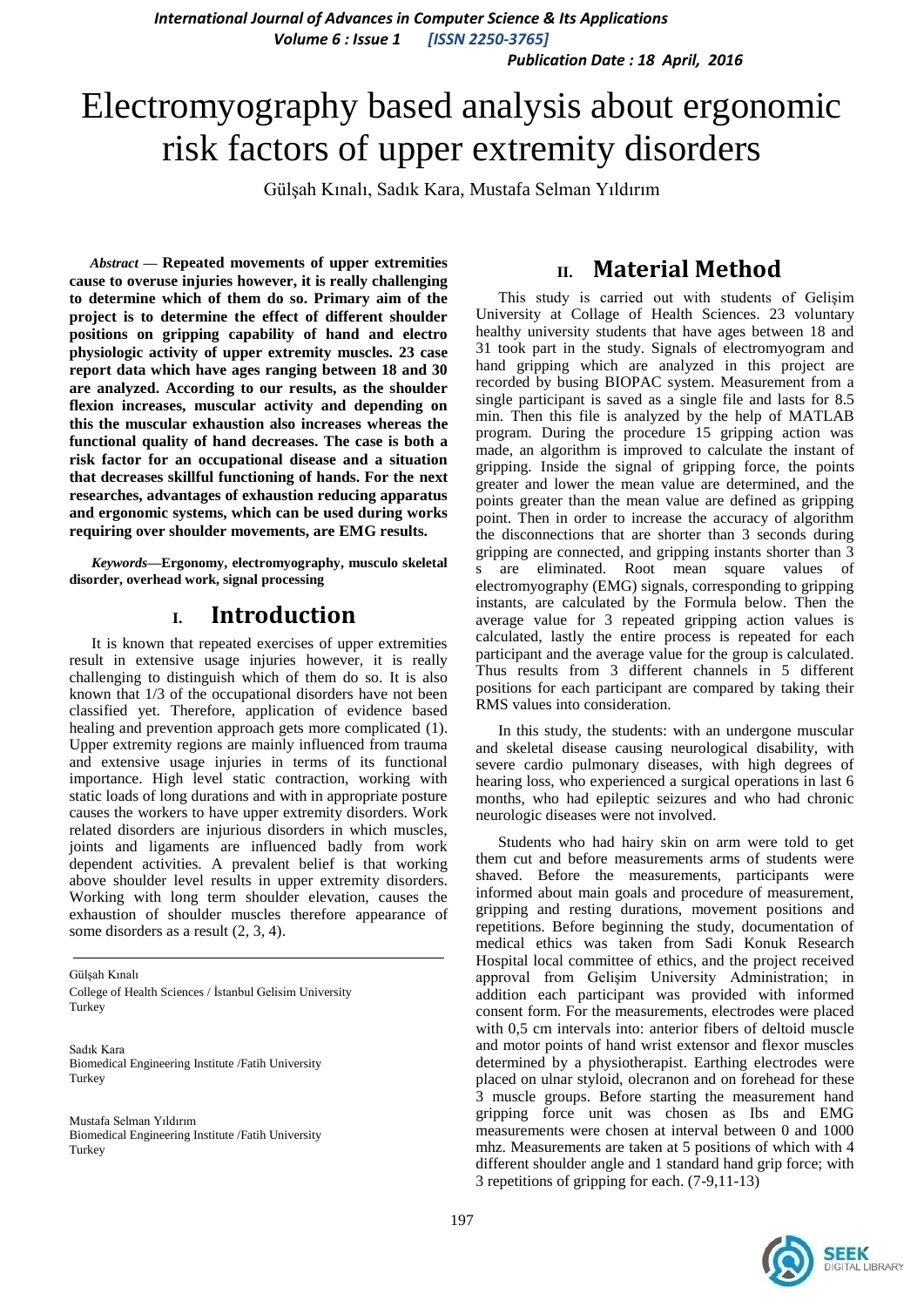#### *International Journal of Advances in Computer Science & Its Applications Volume 6 : Issue 1 [ISSN 2250-3765]*





Figure 1 :Hand Grpping and Electro Myography Measurements

#### **III. Results**

In Figure  $-2$ , RMS of all 3 channels and maximum gripping force of the dominant hand can be seen for 40 participants at different shoulder flexion degrees. The graph shows that, the greatest muscular activity in hand gripping is observed in extensor muscles. As the shoulder flexion angle increases activity of deltoid muscle increases at approximately two times greater rate. The hand wrist flexor muscles activity does not change dependent on the shoulder flexion angle. In Figure-3 changes of gripping forces for each participant in different measuring positions is present.

As a result, the most active muscles in performing the gripping action are the extensor muscles of hand wrist. This situation is satisfied in maximum shoulder flexion angle as well, but as the shoulder flexion increases deltoid muscle starts to take part. As the shoulder flexion increases, total muscular activity increases nonetheless the gripping force decreases. This case will be touched upon in evaluation part in detail.



Figure 2 : Results of Hand Grpping and Electro Myography Measurements

### **I. Discussion**

In previous researches, it has been shown that working out overhead level is a serious risk factor for upper extremity disorders. In our research, we focused on the change in upper extremity electromyography values and hand gripping force at different degrees of shoulder flexion.

Our purpose in this study is to be able to observe the effect of overhead working on electrophysiology of upper extremity muscles and level of functioning of hand (1, 2).

Our study has shown that, working above shoulder level is the most exhausting position for upper extremity muscles and as the arm steepness in upright position increases the hand functioning deteriorates. According to this outcome, working overhead is a risk factor for work related upper extremity disorders, and the hand gripping force deteriorates as the upper extremity muscles exhaust to stabilize the arm in the upright position. Third result derived from our study is that, in addition to reaching and gripping the upper extremity muscles have a crucial third function which is stabilizing.

Won-GyuYoo and his friends investigated the effect of working out above the shoulder level on electrophysiologic muscular activity in their research. They described that working out overhead brings about exhaustion in superior trapezius muscle and causes shoulder joint discomforts by affecting the scapular position. In our research we found out that at shoulder flexion of 135°; activation of deltoid muscle, which is a shoulder region muscle, is reasonably high compared to that of other regional muscles. According to these results, it can be claimed that working overhead is exhausting to muscles that are directly and indirectly inserted to shoulder (2).

Haggand and his friends, in their electro physiologic research on hand gripping force, found out that hand wrist flexor muscles shows a greater exhaustion than extensor muscles during ghand gripping. Snijder and his friends, indicate that hand wrist extensor muscles display contractions against flexors muscles during gripping, therefore explained why extensor wrist muscles become more active during the hand gripping. In another biomechanical modelling, relationship between the hand wrist extensors and flexors is clarified by using the torque principle between hand and the wrist. Once in our research as well, in hand gripping at all shoulder flexion degrees and at standard hand gripping position hand wrist extensor muscles were more active. In our study we observed that extensor group muscles are crucial stabilizers for upper extremity. Whereas flexor muscles performing flexion of fingers for first part of the gripping, in fact hand wrist extensor muscles performed greater activity to stabilize the hand wrist. According to our study, upper extremity in addition to its two known functions, reaching and gripping, exert considerable energy for its stabilizing function (14). Gripping force is closely related to upper extremity muscular force. Shoulder joint provides stabilization during action of hand gripping so that motion takes place in the urged way. Shoulder flexion is the main movement of shoulder and frequently used in daily life activities. Therefore, in our research investigated is the way how this motion of shoulder joint influence gripping force. We did not encounter with any research investigating the relationship. In our research, the greatest hand gripping force was observed in 0° shoulder flexion position and depending on increase in shoulder flexion angle, it showed a reasonable decline (6, 5, 10, and 14).